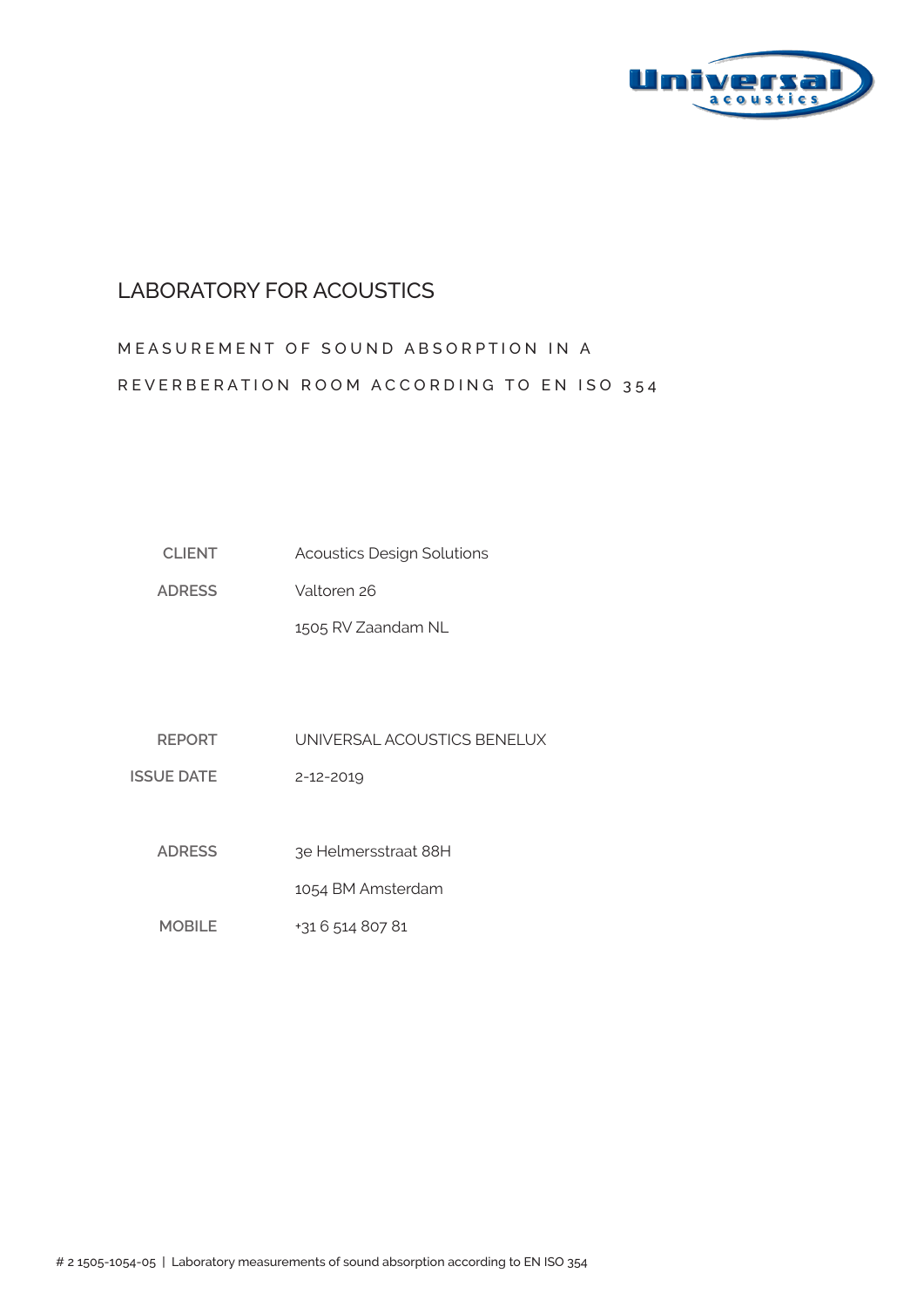## INTRODUCTION



| <b>REPORT NUMBER</b>   | # 2 1505-1054-05                                                                                                                                                                                                                      |
|------------------------|---------------------------------------------------------------------------------------------------------------------------------------------------------------------------------------------------------------------------------------|
| <b>DISCRIPTION</b>     | Laboratory measurements of sound absorption                                                                                                                                                                                           |
| <b>TEST SPECIMEN</b>   | Acoustic Pendant Light                                                                                                                                                                                                                |
| COLLECTION             | <b>Acoustic Design Solutions</b>                                                                                                                                                                                                      |
| <b>MODEL</b>           | Rice Field 90                                                                                                                                                                                                                         |
| <b>EXECUTION</b>       | Melamine foam basic white                                                                                                                                                                                                             |
| <b>USED STANDARD</b>   | EN ISO 354:2003. Measurement of sound absorption in a reverberation room                                                                                                                                                              |
| <b>ISSUE DATE</b>      | 02-12-2012                                                                                                                                                                                                                            |
| <b>SIGNATURE</b>       | <b>Michiel Post</b><br><b>Technical Consultant</b>                                                                                                                                                                                    |
| <b>CONTAINS</b>        | The technical-ownership of the the ISO 354:2003 accreditation falls to Universal Acoustics<br>BeNeLux, the same way as the technical signatures of this report. The test is performed by<br>personnel of Universal Acoustics BeNeLux. |
|                        | Facilities where measurements are carried out under the scope of ISO 354:20036<br>accreditation belong to the Acoustics Area of Universal Acoustics BeNeLux.                                                                          |
| <b>NUMBER OF PAGES</b> | 10                                                                                                                                                                                                                                    |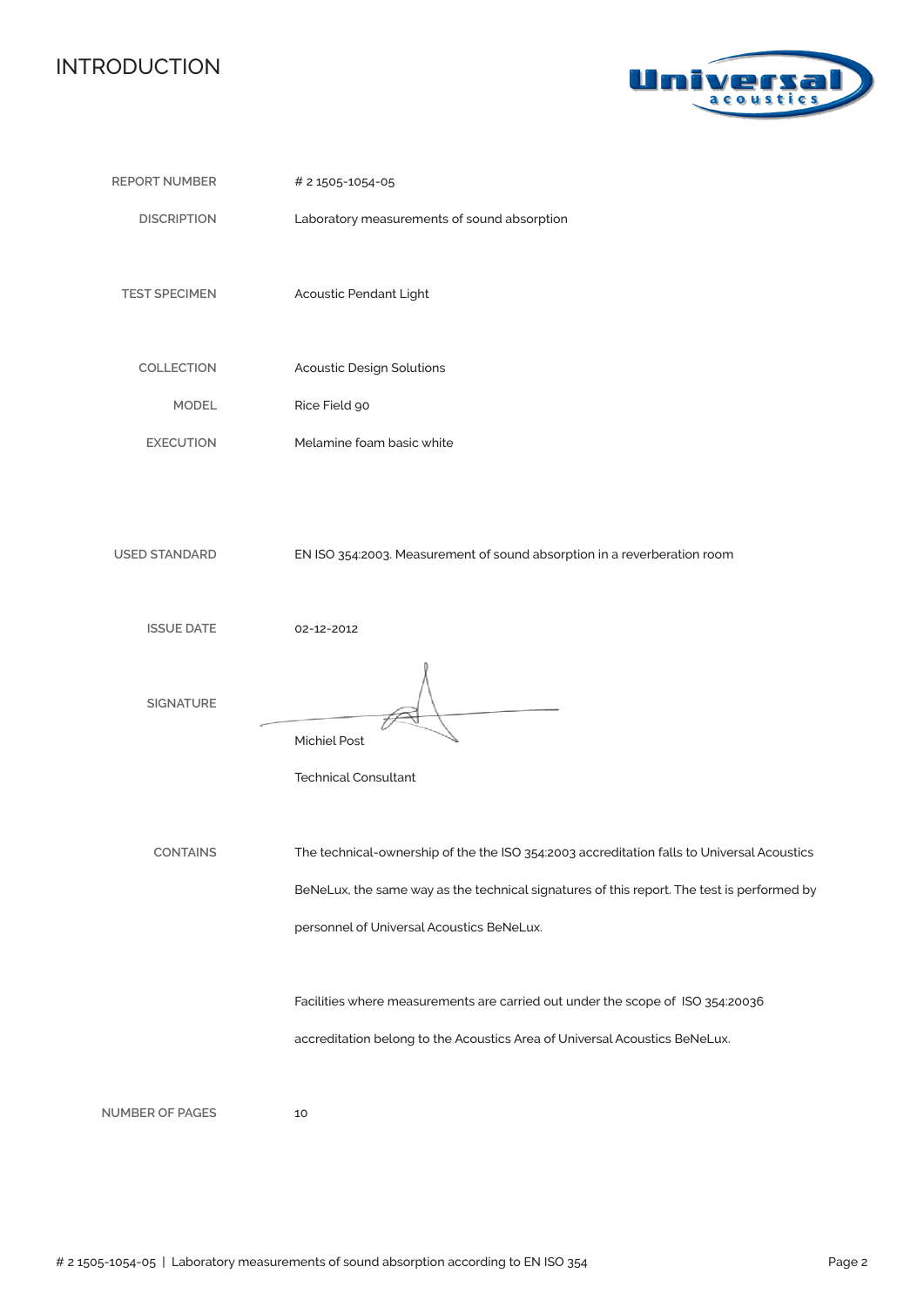#### TEST SPECIMEN DISCRIPTION



**TEST SPECIMEN DESCRIPTION**

The products are installed for the laboratory test in the same manner as they

are typically installed in practice;

- free hanging from the ceiling of the reverberation room

**MODEL**

**MATERIAL**

Rice Field 90

Basotect | Open cell melamine foam (9 kg/m3 of nominal density)

350

**NOMINAL DIMENSIONS**

**DRAWING OF THE MODEL**



900 x 1020 x 350 mm



**ARRANGEMENT TEST SPECIMEN** 

The product was suspended from the ceiling of the testing room at a distance of 800 mm with the material faces exposed to the sound and covering a surface of 1.98 m<sup>2</sup>, according to the following sketch.



**MATERIAL SELECTED AND DELIVERED BY**

Acoustic Design Solutions

**APPLICANT MOUNTING PREFORMED BY** 

Acoustics Design Solutions

**DATE OF MOUNTING**

26 September 2019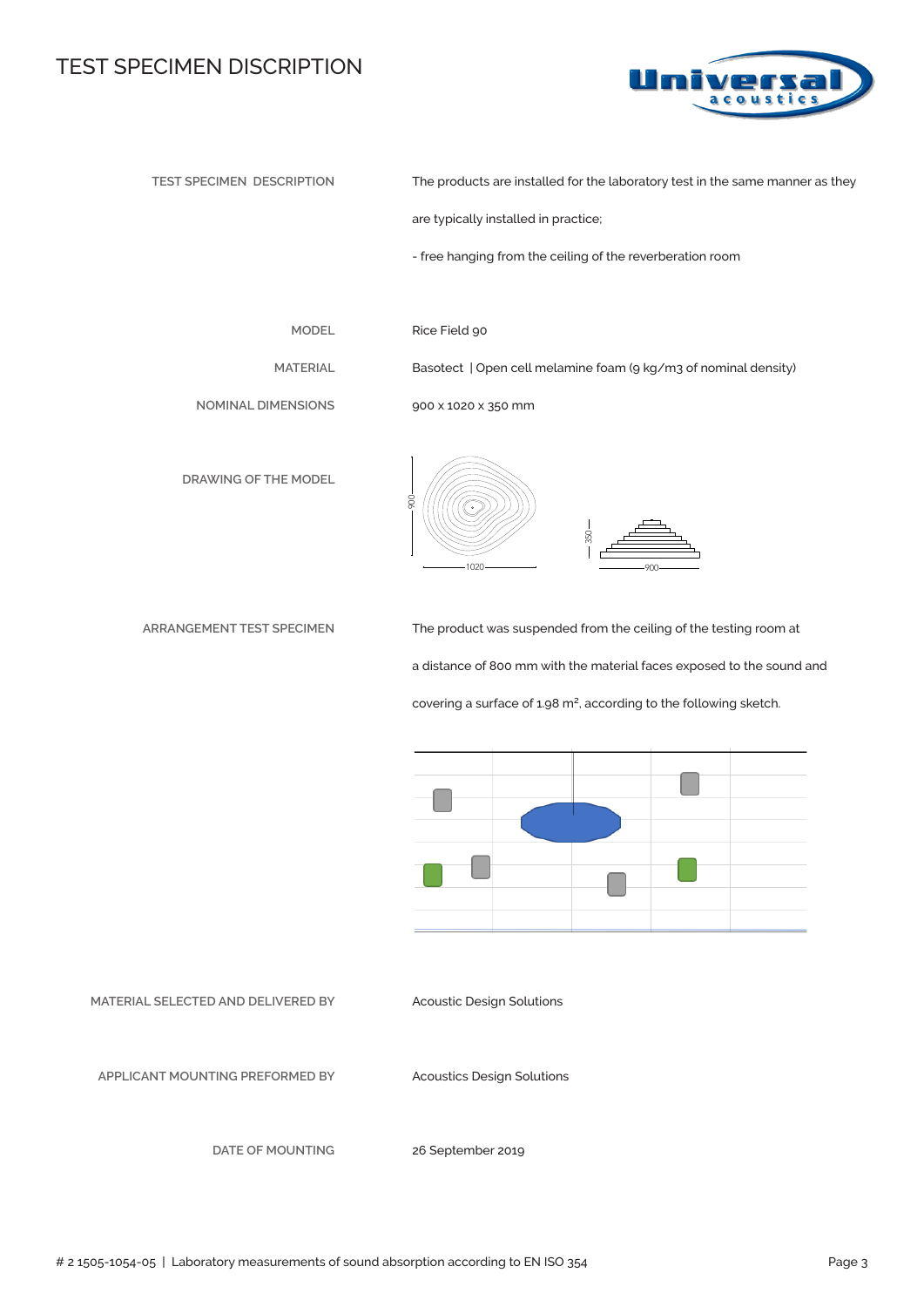## LABORATORY TEST FACILITIES



 **LABORATORY TEST FACILITIES** The test is performed in the reverberation room. This room is a regular parallelepiped of 3.12 x 6.30 x 2.27 meters with a total surface area of 90.48 m2 (walls, floor and ceiling). The room complies with the requirements of EN ISO 354:2003.



Sketch of the reverberation room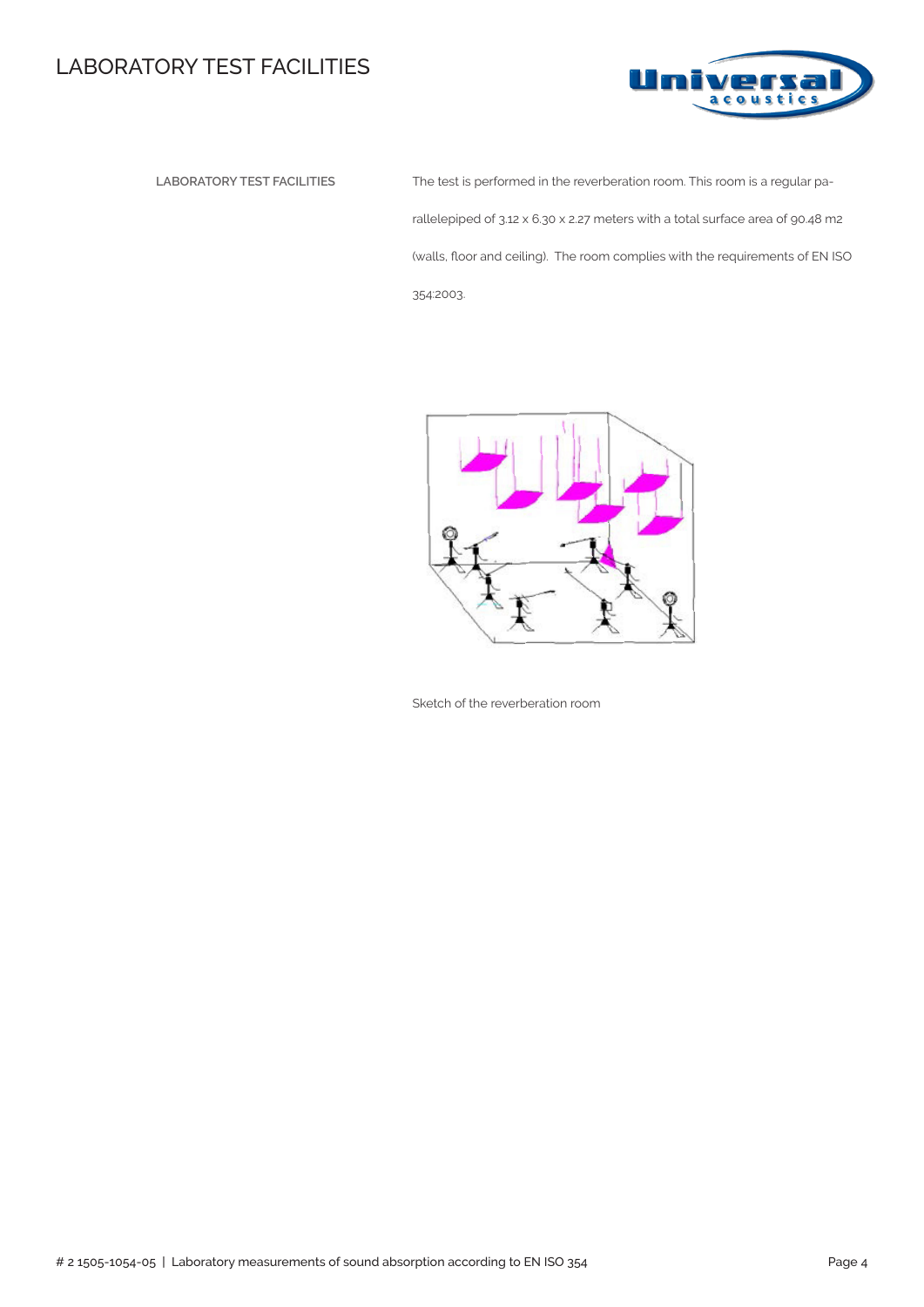## EQUIPMENT AND TEST CONDITIONS



**REVERBERATION ROOM** 

| <b>MICROPHONE</b> | NTi Audio M2230, SNo. 2175.                           |
|-------------------|-------------------------------------------------------|
|                   | (User calibrated 2019-02-18 14:07 42.8 mV/Pa)         |
| SOUND SOURCE      | NTi Audio Omni Directional Source DS3, SNo, D-1035-A0 |

CONTROL ROOM

| ANALYZER   | XL2, SNo. A2A-05754-E0, FW4.10 |
|------------|--------------------------------|
| CALIBRATOR | Brüel & Kjær 4231; N° 2061476  |

| UNCERTAINTY IN THE MEASUREMENT |  |  |  |  |
|--------------------------------|--|--|--|--|
|--------------------------------|--|--|--|--|

OF ATMOSPHERIC CONDITIONS

| <b>AIR TEMPREATURE</b> | $±0.5$ <sup>o</sup> C |
|------------------------|-----------------------|

AIR HUMIDITY ±5%

ATMOSPHERIC PRESSURE 2 mbar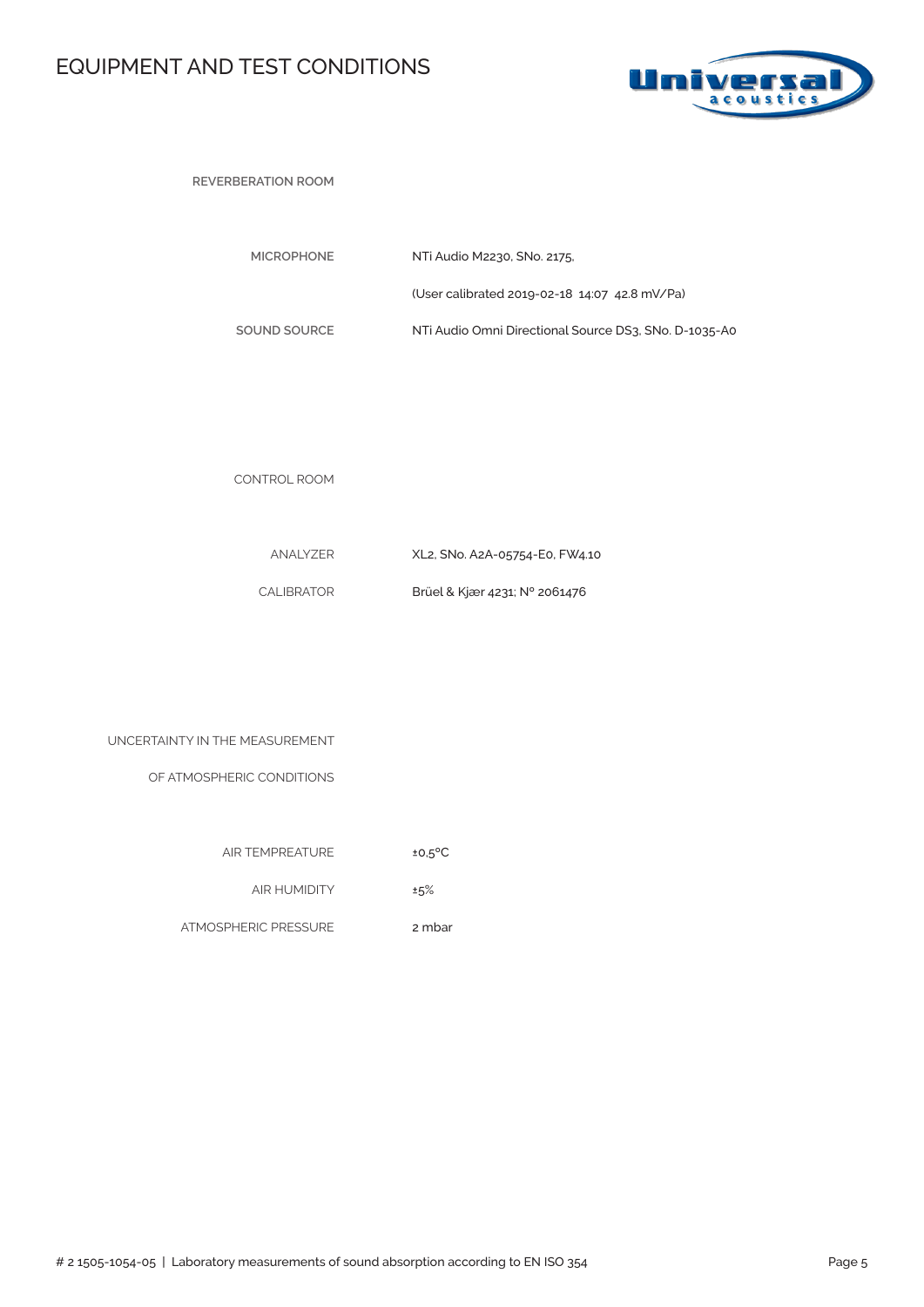#### TEST PROCEDURE AND EVALUATION



The sound absorption coefficient (s) is calculated for the onethirdoctave band 100 Hz to 5 kHz according to

standard EN ISO 354:2003, using the following formula:

$$
\alpha_{s} = A_{T}/s
$$

 $A_T$ 

Equivalent sound absorption area of test specimen, in square metres.

S

Area covered by the test specimen, in square metres.

The equivalent sound absorption area of test specimen is calculated according to the following formula:

$$
A_T = 55.3 \cdot V \left( \frac{1}{c_2 \cdot T_2} - \frac{1}{c_2 \cdot T_1} \right) - 4 \cdot V (m_2 - m_1)
$$

| $\boldsymbol{V}$ | Volume of the empty reverberation room, in cubic metres.                         |
|------------------|----------------------------------------------------------------------------------|
| c <sub>1</sub>   | Propagation speed of sound in air, in metres per second, in the empty            |
|                  | reverberation room.                                                              |
| C <sub>2</sub>   | Propagation speed of sound in air, in metres per second, in the reverberation    |
|                  | room with the test specimen installed.                                           |
| $T_1$            | Reverberation time, in seconds, of the empty reverberation room                  |
| T <sub>2</sub>   | Reverberation time, in seconds, of the reverberation room with the test specimen |
|                  | installed.                                                                       |
| $m1$ : $m2$      | Power attenuation coefficients, in reciprocal metres, calculated according to    |
|                  | ISO 9613 1, using the climatic conditions in the reverberation room.             |

Reverberation time measurements are performed using equalized emission pink noise, in two omnidirectional sound source positions and six fixed microphone positions. For each microphone and source position, the reverberation time is obtained as an average of five decays in each third octave band from 100 Hz to 5 kHz.

Reverberation time measurements of the empty room and of the room with the test specimen installed are carried out consecutively.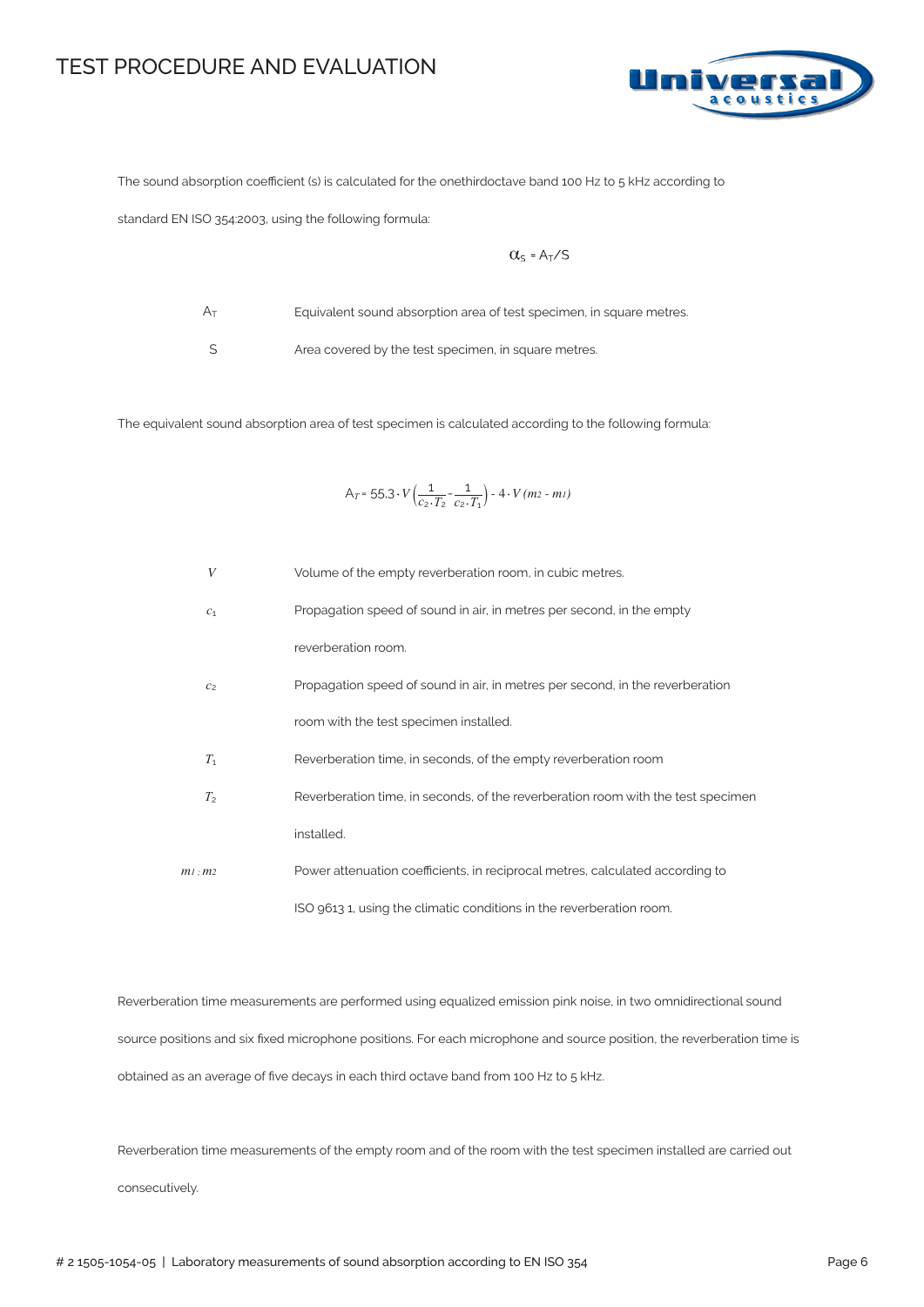#### TEST PROCEDURE AND EVALUATION



Measuring chain is verified just before and after the execution of the test.

The guidelines indicated in the applicable internal procedures have been followed:

- PE.MCAA63E: "Procedure to determine the sound absorption in a reverberation room,

according to Standard EN ISO 354".

- PE.MCAA06M: "Procedure to manage the test specimens for acoustic tests in

laboratory".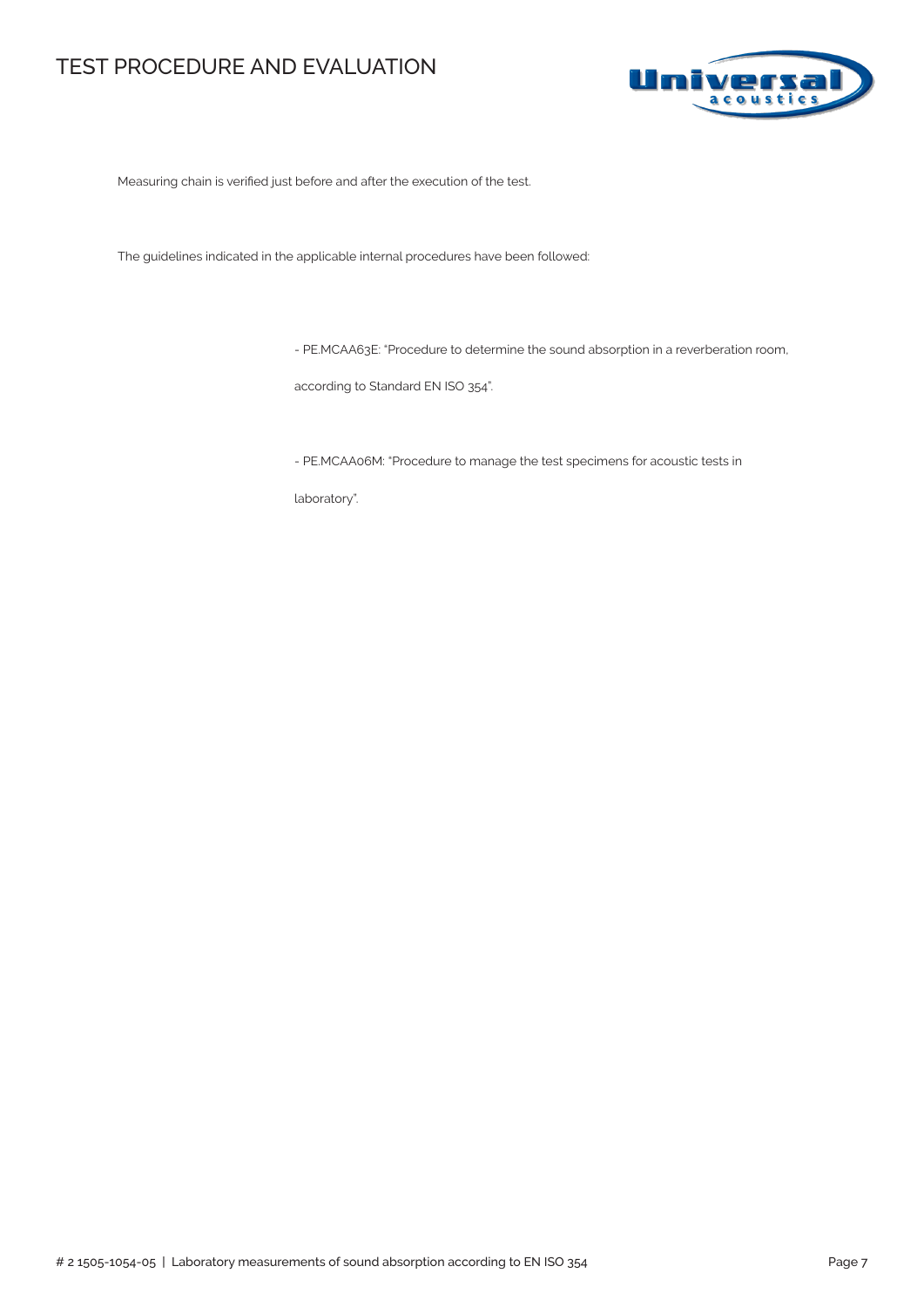



The following results are featured for the test specimen:

- Reverberation times measured in the reverberation room without test specimen (T1) and

with test specimen (T2).

- Sound absorption coefficient S, per onethird octave band from 100 Hz to 5000 Hz, in

table and graph.

- The following parameters, obtained according to Standard EN ISO 11654:1997,

from the sound absorption coefficient S in frequency bands:

- Practical sound absorption coefficient, pi, per onethird octave frequency bands from

125 Hz to 4000 Hz.

- Weighted sound absorption coefficient, αw.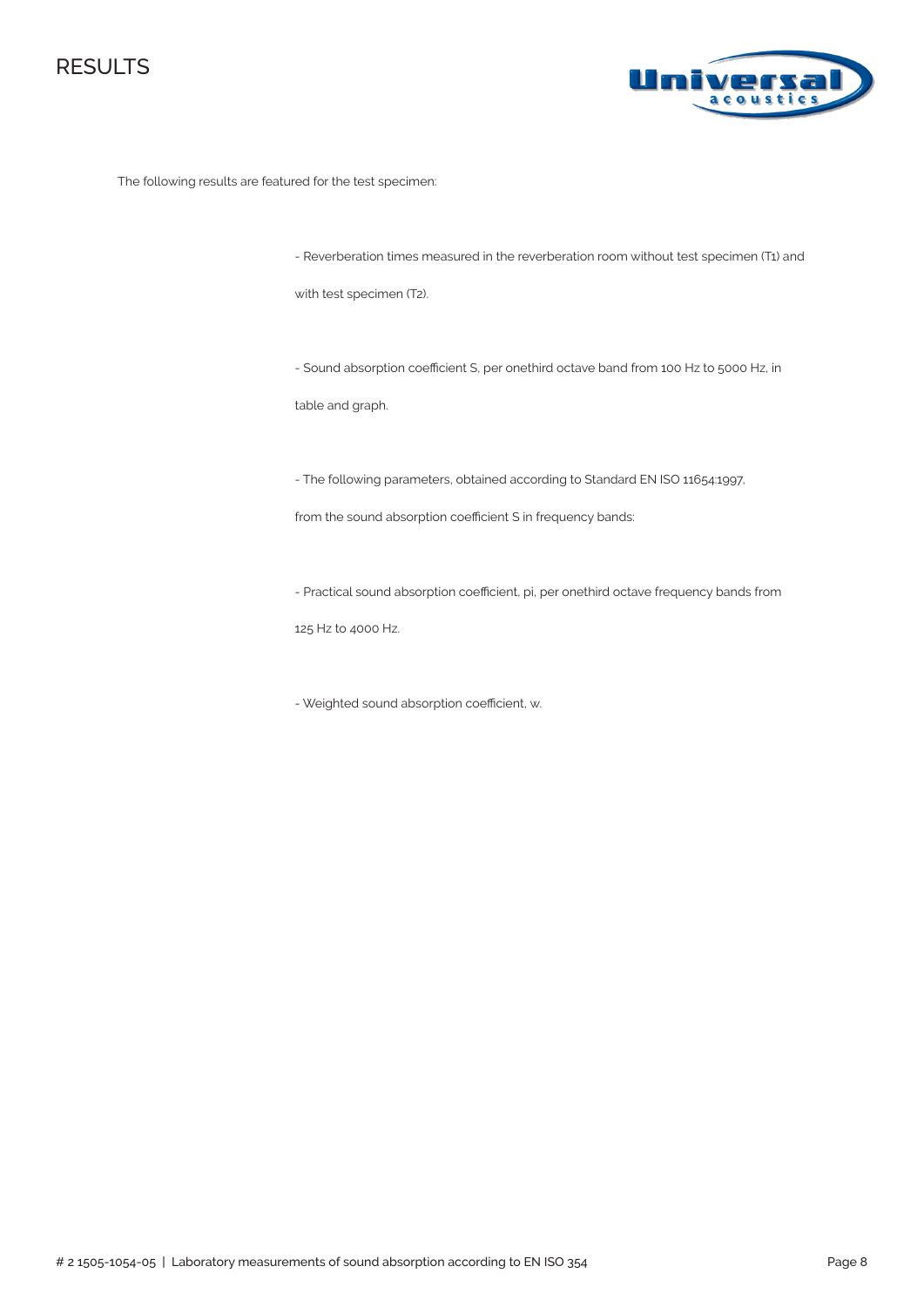